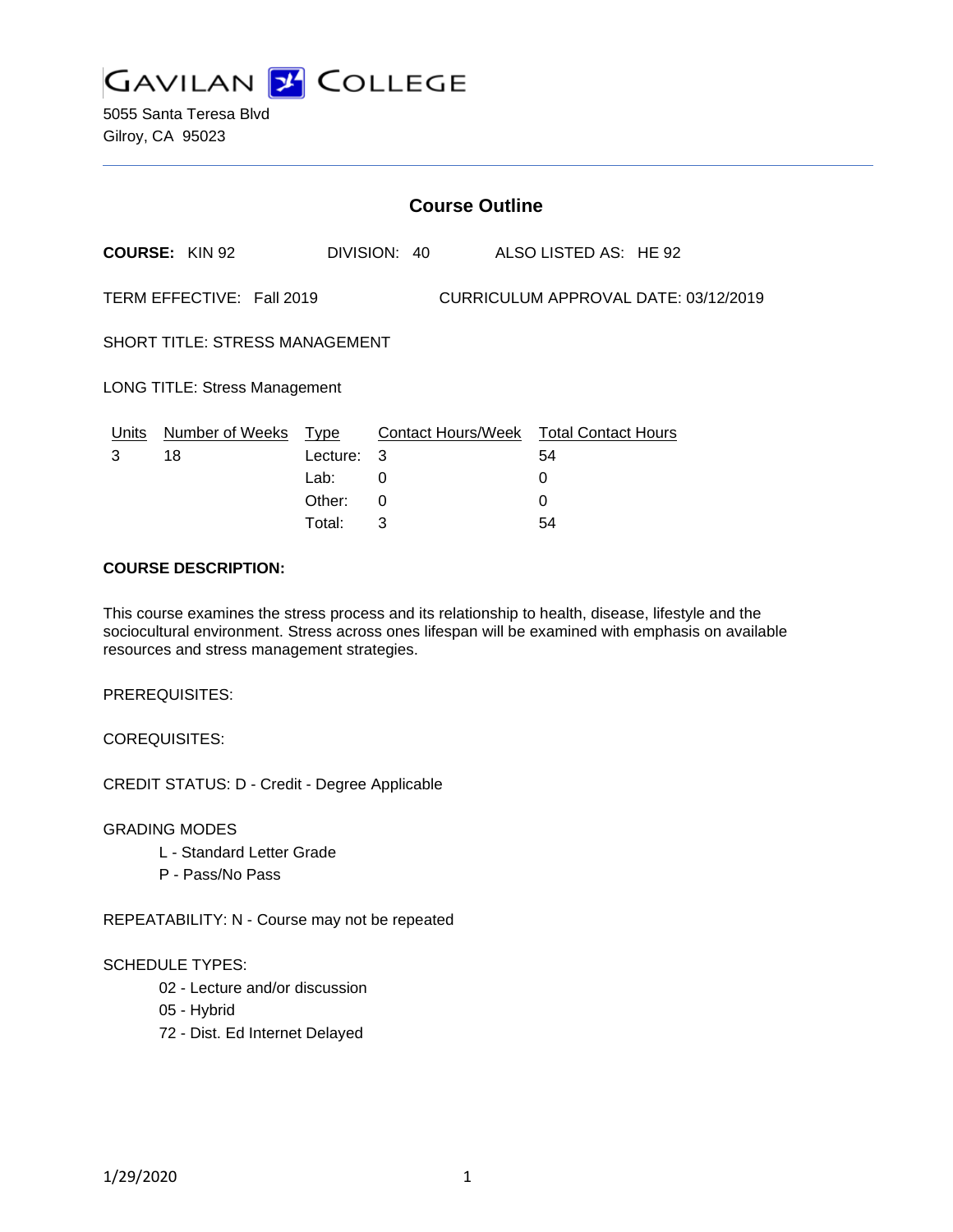### **STUDENT LEARNING OUTCOMES:**

By the end of this course, a student should:

1. Explain the psychological, physiological, and social/cultural aspects of stress.

2. Incorporate stress management techniques into one's lifestyle, with particular emphasis on identifying and utilizing available college resources to support academic, personal, and social development, and reduce stress associated with the transition to a college environment.

3.Describe the stress process and its relationship to health and disease.

### **CONTENT, STUDENT PERFORMANCE OBJECTIVES, OUT-OF-CLASS ASSIGNMENTS**

Curriculum Approval Date: 03/12/2019

6 Hours

Content: Welcome; Course Syllabus; Expectations; Student Introductions; Introduction to Stress; What is Stress (CH 1); Stress Psychophysiology (CH 2)

Student Performance Objectives: Define stress and stressors. List what personally causes you stress.

3 Hours

Content: Stress Psychophysiology Continued (CH 2)

Student Performance Objectives: Describe what you know about stress psychophysiology.

3 Hours

Content: Meditation (CH 10); Autogenic Training, Imagery, and Progressive Relaxation (CH 11)

Student Performance Objectives: Define meditation. Identify the various types of meditation and list their benefits. Discuss the process of meditation. State the benefits of autogenic training. State the benefits of progressive relaxation.

3 Hours

Content: Autogenic Training, Imagery, and Progressive Relaxation Continued (CH 11)

Student Performance Objectives: Explain how to do autogenic training. Explain how to do progressive relaxation. Discuss which of the three relaxation techniques presented might work for you and why.

3 Hours

Content: Stress and Illness/Disease (CH 3)

Student Performance Objectives: List and describe specific health conditions stress may cause. Describe stress response and its relationship to health, disease, quality of life, and well-being.

3 Hours

Content: Exam (CH 1, 2, 3, 10, 11); Stress and the College Student (CH 4)

Student Performance Objectives: Identify stressors experienced throughout the life span, with particular emphasis on stressors experienced by: the younger college student, the older college student, and the minority college student.

3 Hours

Content: Stress and the College Student Continued (CH 4); Gavilan College Resources

Student Performance Objectives: Identify and utilize available college resources to enhance academic, personal, and social development; and reduce stress that may be associated with the transition to a college environment.

3 Hours

Content: Gavilan College Resources Continued; Intervention (CH 5)

Student Performance Objectives: Identify and utilize available college resources to enhance academic, personal, and social development; and reduce stress that may be associated with the transition to a college environment. State what eustressors you have experienced.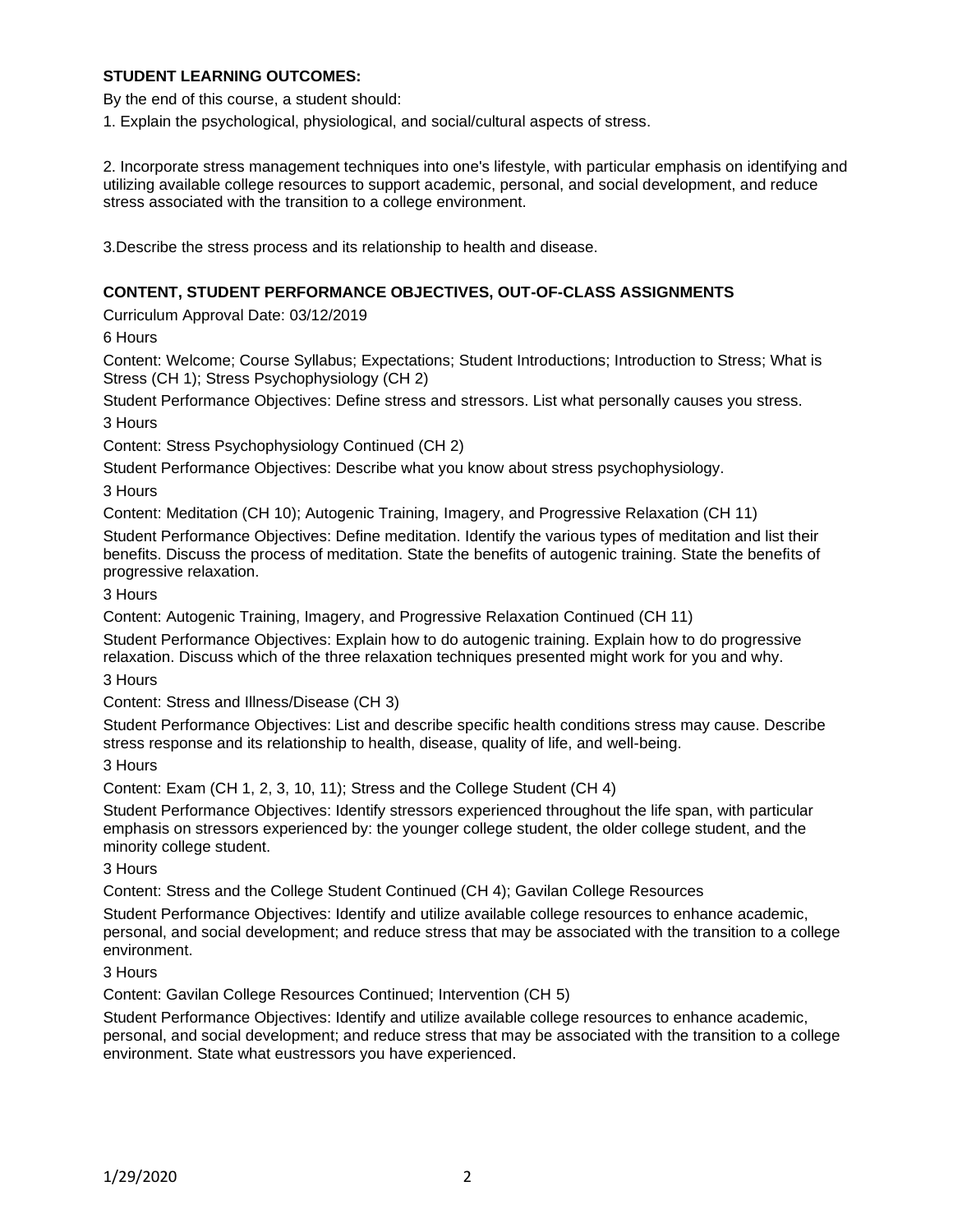3 Hours

Content: Gavilan College Resources Continued; Life-Situation Interventions: Intrapersonal (CH 6)

Student Performance Objectives: Identify and utilize available college resources to enhance academic, personal, and social development; and reduce stress that may be associated with the transition to a college environment. Discuss how you can eliminate unnecessary stressors.

3 Hours

Content: Life-Situation Interventions: Interpersonal ? Communication, Conflict Resolution, Time Management (CH 7)

Student Performance Objectives: Analyze how assertive you are. Investigate how you resolve conflicts. Evaluate your communication skills. Assess your time management techniques.

3 Hours

Content: Perception Interventions (CH 8); Other Relaxation Techniques (CH 12)

Student Performance Objectives: Explain how stress is caused for you personally and what you will do about it. Develop competency in a variety of specific stress management techniques.

3 Hours

Content: Exam (CH 4, 5, 6, 7, 8, 12); Occupational Stress (CH 16)

Student Performance Objectives: Define occupational stress and state why it is a concern. Determine if you have occupational stress and identify ways to manage this type of stress.

3 Hours

Content: Physiological Arousal Interventions - Healthy Lifestyles (CH 13)

Student Performance Objectives: Appraise the relationship between exercise and health. Name and discuss the principles of exercise. Assess your fitness level and if necessary determine an exercise program appropriate for you.

3 Hours

Content: Strategies for Decreasing Stressful Behaviors (CH 14)

Student Performance Objectives: Recognize methods for decreasing stressful behaviors. Discuss the behavior change theories.

3 Hours

Content: Diversity and Stress (CH 15)

Student Performance Objectives: Discuss your experiences with diverse groups and individuals. Discuss stressors unique to diverse groups and gain personal awareness of behaviors and values of others from diverse backgrounds.

3 Hours

Content: Family Stress (CH 17)

Student Performance Objectives: Identify family stressors specific to your life. Discuss family stress interventions.

2 Hours

# **METHODS OF INSTRUCTION:**

Lecture, discussion, multi-media presentation, guest speaker.

# **OUT OF CLASS ASSIGNMENTS:**

Required Outside Hours: 45

Assignment Description: Read related textbook chapters. Study for exams.

Required Outside Hours: 36

Assignment Description: Complete written assignments such as Journal and Paper.

Required Outside Hours: 27

Assignment Description: Homework: Such as Worksheet Assessments and College Resources information sheets.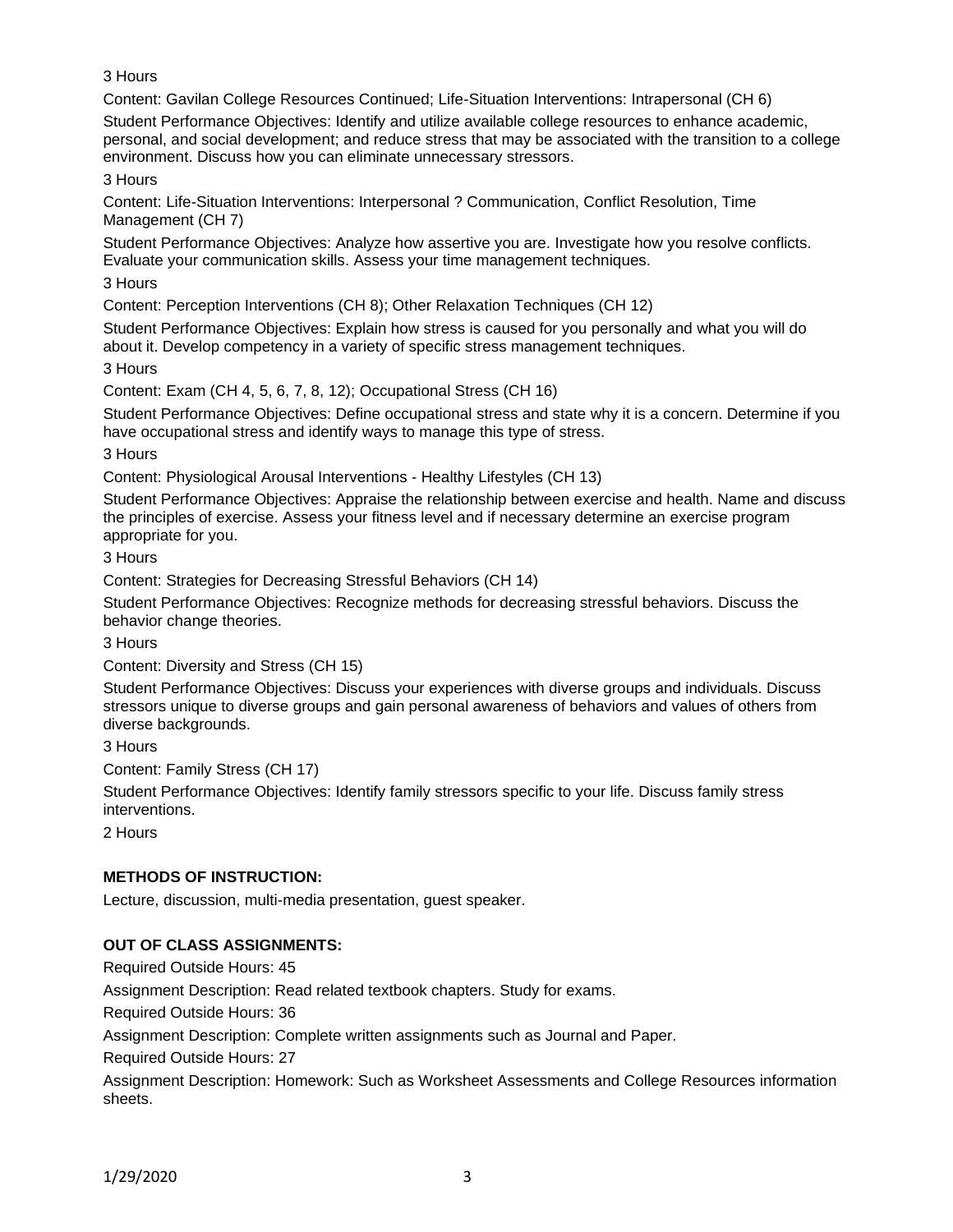## **METHODS OF EVALUATION:**

Writing assignments Percent of total grade: 40.00 % 30% - 50% Journal, Paper Problem-solving assignments Percent of total grade: 20.00 % 10% - 30% Worksheets, College Resources Objective examinations Percent of total grade: 30.00 % 20% - 40% Exams Other methods of evaluation Percent of total grade: 10.00 %

# **REPRESENTATIVE TEXTBOOKS:**

Required Representative Textbooks Greenberg, Jerrold. Comprehensive Stress Management, 14th Edition. Boston: McGraw-Hill Education,2017. ISBN: 978-0-07-802866-3